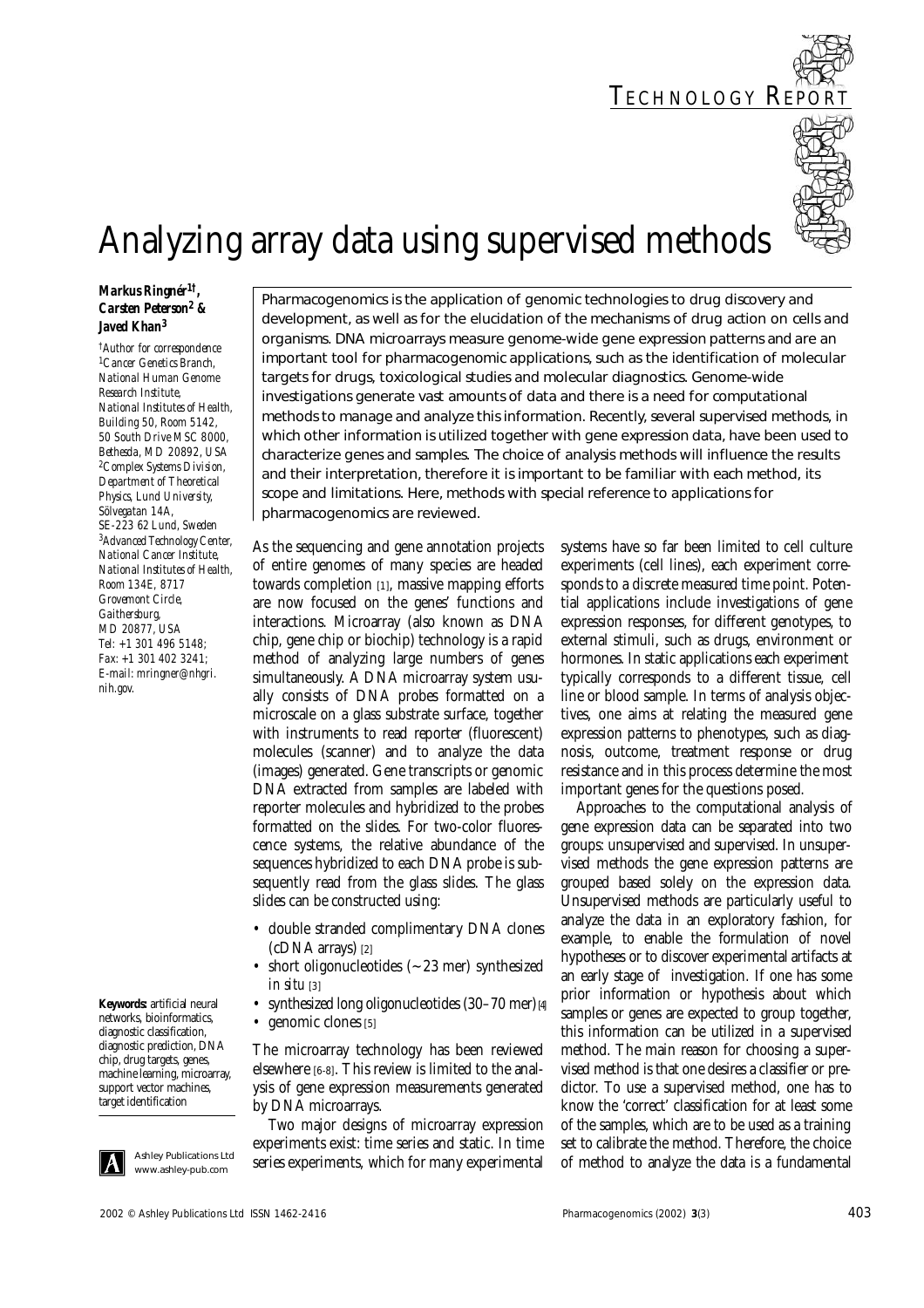| Table 1. Methods used for array data analysis. |                                                                                                                                                                                |  |
|------------------------------------------------|--------------------------------------------------------------------------------------------------------------------------------------------------------------------------------|--|
| Category                                       | Method                                                                                                                                                                         |  |
| Unsupervised clustering                        | Hierarchical clustering, K-means<br>clustering, MDS, self-organizing<br>maps                                                                                                   |  |
| Supervised discriminatory gene<br>classifiers  | F-test, t-test, Mann-Whitney U-test,<br>Wilcoxon rank score, total number of<br>mis-classifications score, signal-to-<br>noise statistic, MDS weighted gene<br>analysis, ANOVA |  |
| Supervised machine learning<br>classifiers     | Support vector machines, multi-layer<br>perceptron artificial neural networks                                                                                                  |  |

*ANOVA: Analysis of variance; MDS: Multi-dimensional scaling.*

decision-making step in experimental design, prior to the initiation of the experiments. For example, to make sure that sufficient numbers of samples with known classifications are profiled for the training set to be used in a supervised method. In addition, once a classifier has been constructed using a supervised method it is crucial to use an independent test set or a cross-validation technique to estimate its classification error.

This paper reviews applications of supervised methods in the analysis of microarray experiments with special reference to pharmacogenomics. It is widely appreciated that there are many important applications of microarrays in pharmacogenomics, for example:

- molecular target identification and drug discovery
- toxicology
- molecular diagnostics

The massive amount of data generated by genomic methods has led to a need for computational methods to manage and analyze this data and the methods used will influence the results and their interpretation. The data mining tools employed range from various clustering techniques to supervised learning schemes [9]. The main emphasis of this review is on supervised classifications methods, a brief summary of some of the unsupervised methods used for array analysis is also given. This will provide some necessary requisites for the following discussion on the advantages of using supervised methods in the context of pharmacogenomics. The most common methods used to analyze array data are listed in **Table 1**.

#### Preprocessing

Prior to applying any computational analysis tools, one needs to assess, and if necessary correct for, the quality of the data. The simplest and most straightforward approach is to apply cuts based on intensities and spot areas. This can be done more elegantly by using an error model to estimate whether an expression ratio is departing from unity due to measurement errors alone [10]. However, such procedures may remove genes that only have low quality measurements for a few samples from the entire data set. Remedies for this include taking the quality into account explicitly in the analysis by weighting measurements with a quality factor [11] or using missing value algorithms. The latter can be quite elaborative and include user-defined choices and parameters [12]. More profound and sophisticated corrections for noise have been suggested [13,14]. Here the biological signals are separated from other effects (for example, noise and experimental variation) and the latter are modeled and the model is fitted to the data to allow relevant signals to be extracted. For most experiments, the number of samples is relatively small, as compared to the number of measured genes, this could lead to erroneous conclusions as one might distort the relevant biological signal. Nevertheless, as larger samples and replication of experiments become standard, this will be the basic approach to determine significant signals. When supervised machine learning approaches are used one might take a more pragmatic attitude and assume that the calibrated feature model implicitly corrects for features that are not related to the relevant biology but present in the data (as verified by the success on an independent test set).

#### Unsupervised analysis and dimensional reduction

Many of the algorithms used for the analysis of array data are based on pair-wise comparison of expression patterns of either genes or samples. This is addressed by mathematically defining a measure of distance (or similarity) between genes or samples in 'expression space'. Unsupervised clustering algorithms group samples or genes based on their separation in expression space, as given by the distance metric. Different choices of distance metric will place different objects in different clusters [9].

The most commonly used method for clustering in gene expression space is hierarchical clustering. It has been used both to reveal sample closeness, for example for rhabdomyosarcomas [15], B cell lymphomas [16], breast tumors [17], colon adenocarcinomas [18] and lung adenocarcinomas [19,20], as well as to cluster genes with similar behavior in time course experiments [21],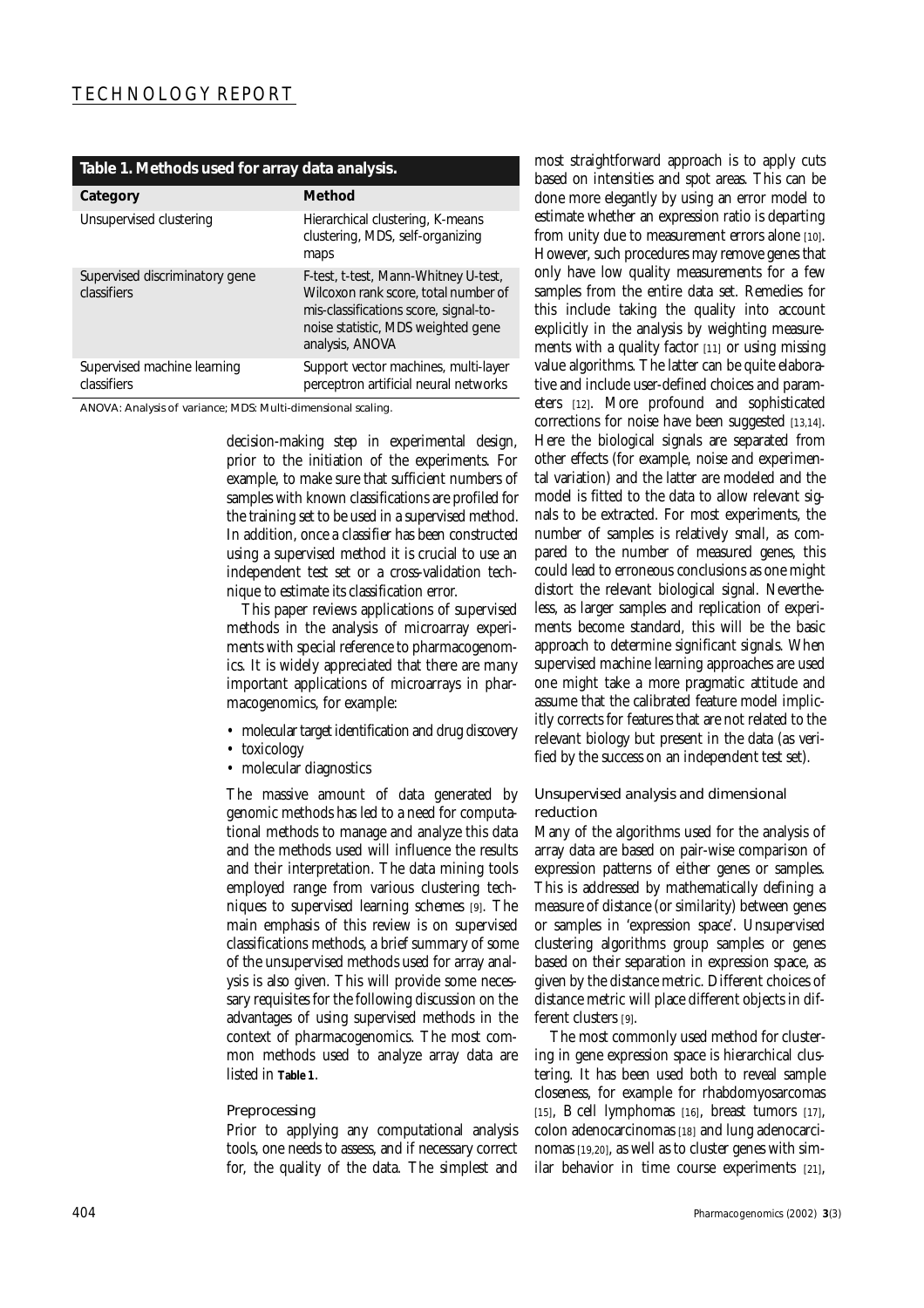with the aim to find functionally related genes. Other clustering approaches that have been used extensively are *K*-means clustering [22] and selforganizing maps (SOMs) [23].

Since the number of genes measured is very large, one cannot visualize samples in expression space directly. One way to reduce the dimensionality of the samples that is aimed at qualitative displays rather than quantitative analysis, is multi-dimensional scaling (MDS). This method has been frequently used in expression analysis to display samples, for example to characterize alveolar rhabdomyosarcoma [15] and cutaneous melanoma [24]. Another standard tool to visualize samples (or genes) is principal component analy sis (PCA), which is a technique that rotates expression space, such that the variance of expression is dominated by as few linear combinations of genes (or samples) as possible. Not only can this be a good visualization tool, when the two or three leading components are retained [25] but in contrast to MDS an analytical form for the transformation exists. Hence, it can be used as a preprocessing tool [9]; in particular for supervised learning [26] as will be discussed below.

#### Supervised classification

Supervised approaches are well suited to categorize samples into known phenotypes. Typically, two goals are on the agenda in these investigations:

- develop a robust classifier with validation procedures that can successfully handle blinded test data
- identify the genes that are most important for the classification

Hence, two objectives are achieved simultaneously. A diagnostic/prognostic tool for clinical use, that can be used to diagnose a disease or to predict the outcome or treatment response for samples is obtained, at the same time insights into the underlying molecular biology are gained. The latter can be explored to find candidate drug targets or to better understand why a treatment is not working for some patients. This section provides an overview of how supervised methods have been and can be used for analyzing array data. As more and more microarray data become publicly available it is likely that rigorous evaluations of the performance of different methods in this context will be undertaken [27]*.*

#### *Discriminatory gene classifiers*

Disregarding collective effects amongst the genes, limiting the investigation to single gene

dependencies, the second goal (above) is generally achieved using various statistical measures to, gene-by-gene, correlate expression levels of a single gene with a phenotype of interest [24,28-32]. In this way a discriminatory weight is calculated for each gene. Typically, the number of genes is much greater than the number of experiments, it is expected by random chance that some genes correlate highly with the phenotype, resulting in large weights. Therefore, it is crucial to estimate a *P*-value for each weight that corresponds to the probability that the weight can be obtained by chance for such a large number of genes. *P*-values are readily calculated using random permutation tests. In these tests, the phenotype labels of samples are randomly permuted and the weight is computed for each gene. This random permutation of sample labels is performed many times to generate a distribution of weights that could be expected under the null-hypothesis of random gene expression. The weight values for the actual classification can then be assigned *P-value*s based on the weight distribution from the random permutations [24,28]. In this way, it can be verified that the discriminatory genes have significant weights and that there is an overabundance of genes discriminating between the phenotypes (**Figure 1a**). In addition, random permutation tests can be used to assess whether a gene is specifically associated with the classification of interest by calculating the probability  $(\alpha)$ that the gene gets a larger weight for a random classification [29,31] (**Figure 1b**). Together, a small *P* and  $\alpha$  indicate a good discriminatory gene. Once the genes are ranked according to the discriminatory weights, supervised classifiers can be constructed using the top-ranked genes. A general approach to classify additional samples is that each gene gives a flat vote or a vote weighted with the weight, the gene's expression level or the difference between the average expressions in the classes. Alternatively, the significant genes can be used in for example, a (*K*-)nearest-neighbor classifier [25,33] or similar methods [34]. A plethora of statistical measures have been used for discrimi natory weights. Golub *et al.* used a signal-tonoise statistic, designed to find genes that on average were expressed differently in two groups, but also had a small variation of expression within each group to discriminate acute myeloid leukemia from acute lymphoblastic leukemia [28]. The signal-to-noise statistic has subsequently been extensively used, for example, to select marker genes for distinct lung adenocarcinoma subclasses [19] and to characterize the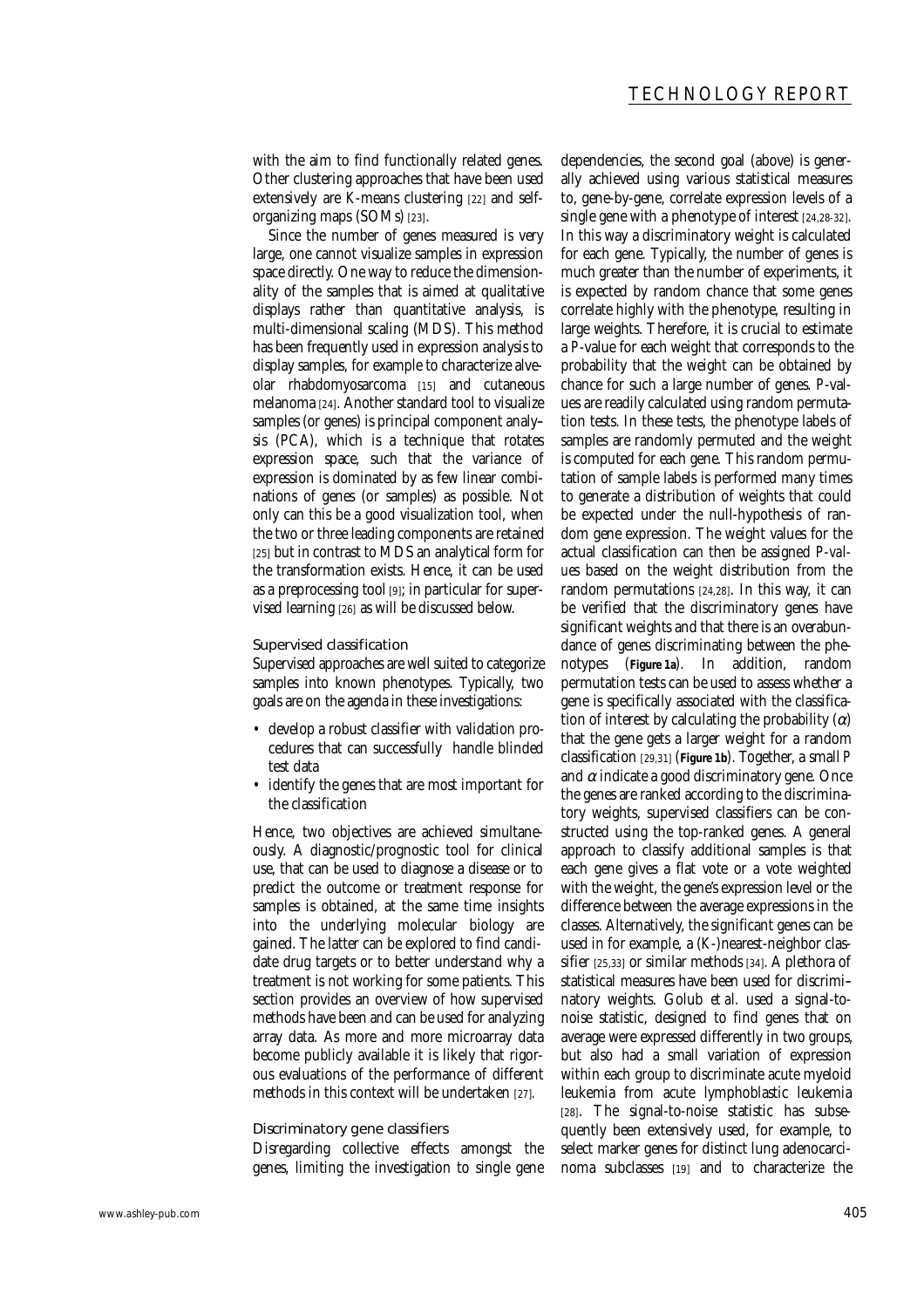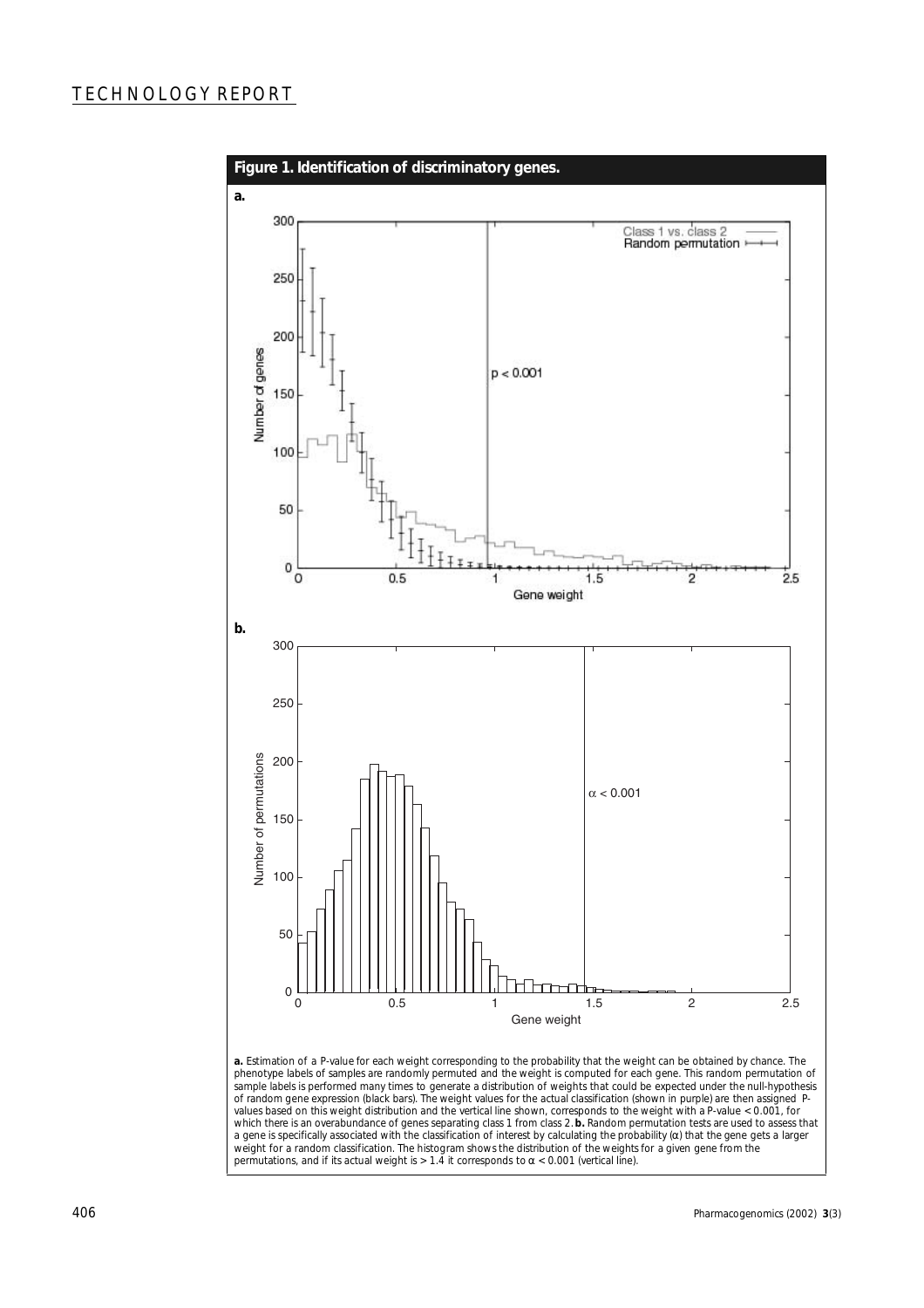expression profiles of gastrointestinal stromal tumors with *KIT* mutations [31]. A standard *t*test has been used to discriminate *BRCA1* from *BRCA2* breast tumors [29] and to identify therapeutic targets for metastatic medulloblastoma  $\overline{191}$ . Other standard statistical methods such as  $\overline{F}$ test or analysis of variance (ANOVA) can easily be applied in a similar way. To find genes associated with survival in esophageal tumors, the rank based Mann-Whitney *U*-test has been applied [30]. Another approach is to find discriminatory genes using the total number of mis-classification (TNoM) score which, based on a threshold expression value, measures the number of misclassified samples [24,29,35,36]. A supervised method, inspired by MDS analysis, to weight and rank discriminatory genes has been used to identify genes associated with a highly aggressive subset of melanomas [24] and genes differing in expression between human prostate cancer and benign prostatic hyperplasia [37]. Furthermore, Fisher's linear discriminant can be used as a method for expression-based tumor classifications [38].

It has been suggested that the simple idea of looking for genes that are preferentially expressed in a given tissue and are located in regions containing unidentified disease genes provides a shortcut to finding genes implicated in human diseases [39]. This is in agreement with the finding by Allander *et al.* [31] that *KIT* itself is indeed the number one ranked discriminator for gastrointestinal stromal tumors with *KIT* mutations. Systematic investigations into genes that are distinguished not only by their relative expression in the affected tissue as compared to other tissues, but also by their absolute mRNA abundance in the tissue in question, are likely to be a fruitful approach to reduce the number of candidate genes in searches for disease genes.

#### *Machine learning methods*

For supervised learning that includes collective and nonlinear effects among genes one can pursue two different paths:

- support vector machines (SVMs) [40]
- artificial neural networks (ANNs) [41]

Both methods are computer-based supervised learning algorithms that can be trained to recognize and characterize complex patterns. Pattern recognition is achieved by adjusting the parameters of the models fitting the data by a process of error (for example, mis-classification) minimization through learning from experience (using

training samples). Both approaches have pros and cons. Since array data are very high dimensional, ANNs generally require some preprocessing to avoid overfitting, which is not the case for SVMs. On the other hand, the results from ANNs allow for a straightforward probability interpretation and ANNs are more easily generalized to multiclass classification problems. In addition, ANNs can be used not only to classify samples according to a dichotomous distinction (such as, cured versus fatal/refractory disease) but also according to more sample specific phenotypes such as time of survival (a continuous variable).

#### *Support vector machines*

SVMs [40], a supervised machine learning technique, are well suited to work with high dimensional data such as array-based expression data. When used for classification, SVMs separate one class from the other in a set of binary training data with a hyper-plane that is maximally distant (called the maximal margin hyper-plane) from the training examples. However, most real-world problems involve data for which no such hyperplane exists. SVMs solve this inseparability by mapping the data from the original input space into a higher dimensional space and define a hyper-plane that separates the data there. This higher dimensional space is called feature space and the hyper-plane found in this space corresponds to a nonlinear decision boundary in the original input space. An appealing feature with SVMs is that data does not need to be explicitly represented in feature space; the hyper-plane can be located simply by defining a kernel function, which plays the role of a dot product in the feature space. This dot product can be viewed as analogous to the distance measures used in the clustering algorithms above. However, SVMs are capable of using a larger variety of such functions. The fact that SVMs only use a kernel function and do not need an explicit high dimensional representation of the data, is what makes them appealing for use in the supervised classification of multi-dimensional array (MDA) data (typically having relatively small sample numbers). One obvious pitfall with the introduction of feature space is that by artificially separating the data optimally in this way, one may risk finding trivial solutions that overfit the data. Sometimes, such as in the presence of noise, it is better to trade some training accuracy for better predictive power. SVMs address this problem by using a soft margin that tolerates training errors. Hence, a support vector machine is specified by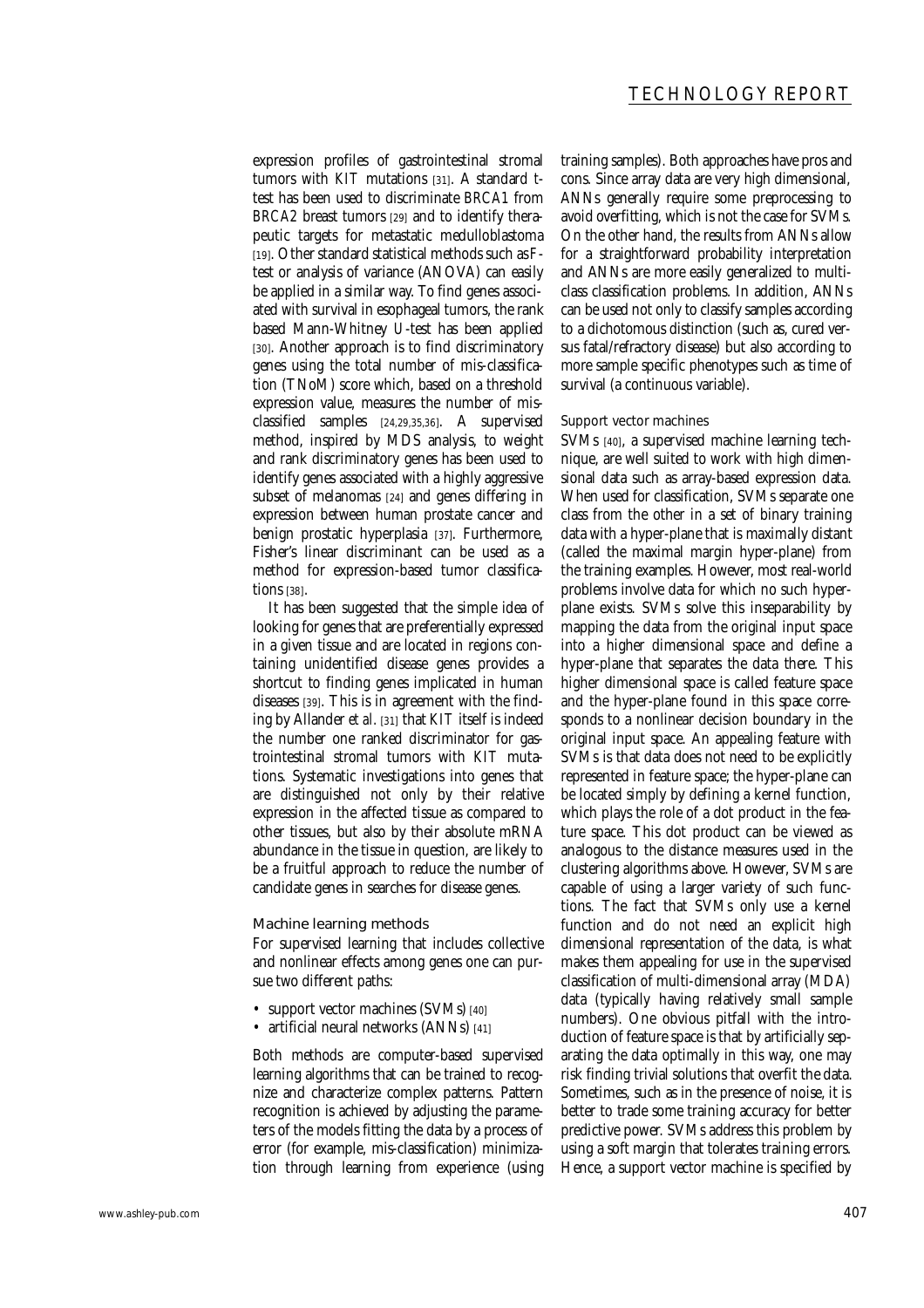choosing both a kernel function and setting a parameter that controls the training error.

The initial application of SVMs to array data aimed at functional classification of genes based on their expression patterns [42]. Brown *et al.* did this by training SVMs to recognize genes belonging to five functional classes, as defined in a database based on biochemical and genetic studies. A sixth class not expected to exhibit similar expression profiles was included as a control group. The study showed that SVMs provided superior performance as compared to four non-SVM methods (not including ANNs) and to unsupervised clustering methods such as hierarchical clustering.

Furey *et al.* applied SVMs to the classification and validation of cancer tissue samples using microarray expression data [43]. The method was primarily applied to the classification of ovarian tissue samples. The aim was to separate ovarian cancer samples from normal ovarian and nonovarian tissue samples. Leave-one-out cross-validation was performed to evaluate the classification performance. The classification results were relatively good and interestingly, the one sample that was most difficult to classify turned out to be incorrectly labeled. This shows the potential of supervised learning methods to identify difficult cases. However, no method to identify the genes most important for SVM classification, which is of particular interest in pharmacogenomics, was presented. Instead, the signal-to-noise statistic [28] was used to select a subset of genes to be used in the SVM analysis.

Ramaswamy *et al.* [44] and Su *et al.* [45] used SVMs to diagnose multiple common adult malignancies. These studies demonstrated the feasibility of multi-class molecular cancer classifications. Since SVMs are not easily directly adapted to multi-class classifications, they both used an approach in which a committee of classifiers, each identifying one class of cancers from all others, was used. Su *et al.* compared various classification methods and got somewhat better classification results using methods that make no assumptions about the distribution of the data (such as SVMs or ANNs), as compared to supervised weighted correlations methods [28] and other supervised learning methods (for example, Fisher's linear discriminant). Both devised methods to rank genes according to their importance in classifying samples. Su *et al.* filtered for discriminatory genes using the Wilcoxon rank score, followed by ranking genes based on their predictive accuracy in a leave-one-out cross-validation scheme. Ramaswamy *et al.,* on the other

hand, analyzed the calibrated SVMs and ranked the genes according to their contribution to defining the decision hyper-plane, that is according to their importance in classifying the samples. This latter approach in principle allows each gene to be ranked for each sample. Since it is likely that distinct clinical behaviors are explained by different molecular mechanisms in different patients, this approach hints at the potential use of machine learning methods to extract an individual's genetic profile – thereby creating the possibility of tailoring treatment for each patient.

#### *Artificial neural networks*

The first generation of ANNs, so-called perceptrons, was simple linear logistic regression methods. More elaborate ANNs in the form of a multilayer perceptron is another machine learning approach that has proven to be powerful when classifying tumor array-based expression data [26] (see [46] for a review on applications of ANNs for biological systems). A multilayered perceptron consists of a set of layers of perceptrons, modeled on the structure and behavior of neurons in the human brain. The input data, in this case the gene expression data, is fed into the so-called input layer and triggers a response in the following so-called hidden layer(s). The response in the hidden layer(s) in turn triggers a response in the output layer. In the case of classification, each perceptron in the output layer typically represents a class. When the gene expression pattern of a sample is fed into the ANN, ideally only the output perceptron representing the class that the sample belongs to should respond. For calibration, samples belonging to the classes of interest are presented to the ANNs, which are trained to recognize them in a supervised fashion by a process of error minimization. Since the number of perceptrons in the input layer depends on the dimension of the input data, a large number of perceptrons is needed for high dimensional data. Furthermore, the more perceptrons there are in the ANN, the more training samples are needed to calibrate all the perceptrons in such a way that the classifier has good predictive power. In the case of array data where the number of samples is much less than the number of measured genes this leads to a large risk of overfitting. There are two parts to the solution to this problem. Firstly, the dimension of the data can be reduced, either by using a dimensional reduction algorithm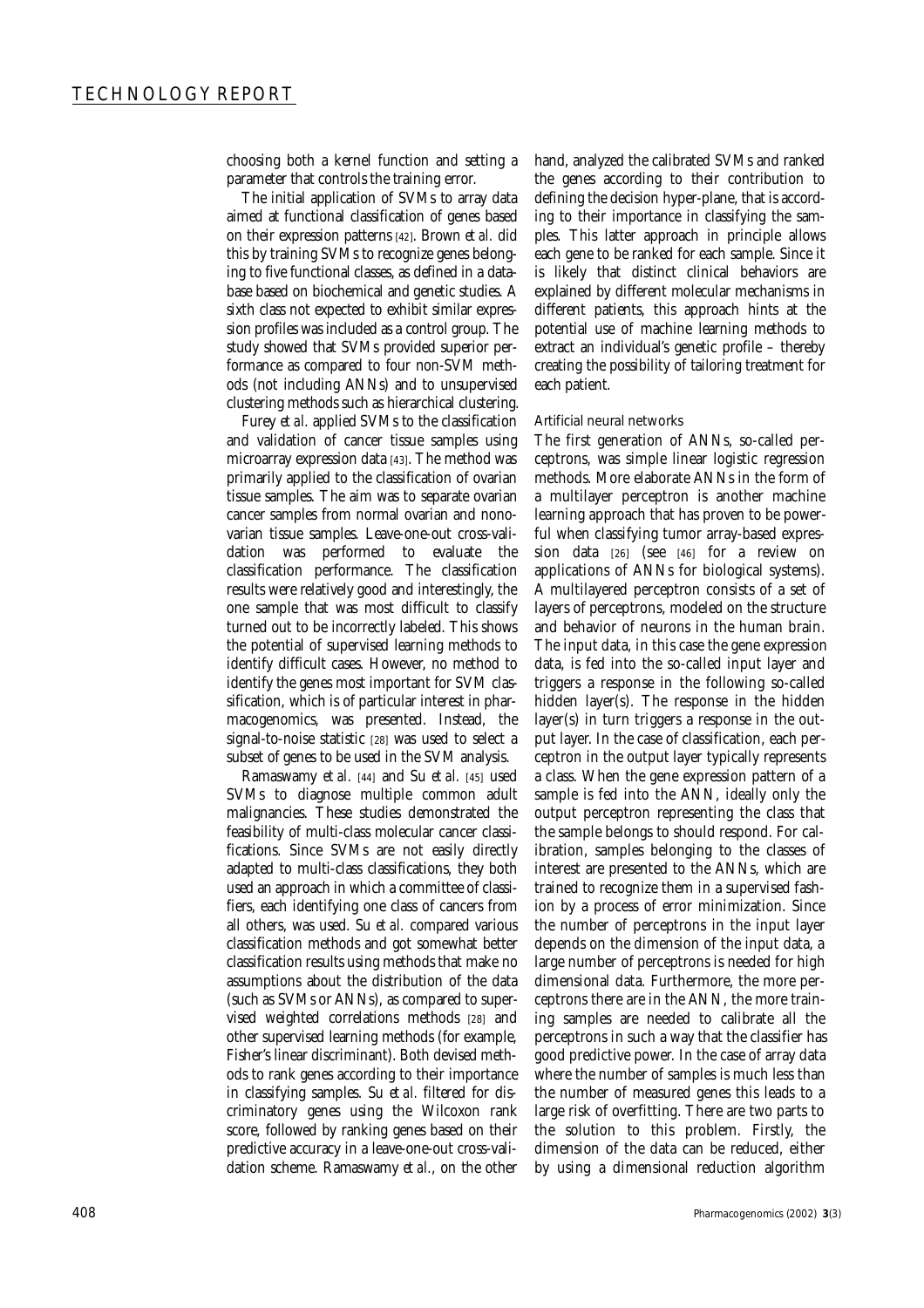such as PCA [26] or by selecting a smaller set of genes as input to the classifier in a supervised way by using a discriminatory score (see for example [45]). Secondly, the learning process can be carefully monitored using a cross-validation scheme to avoid overtraining [26]. Another advantage with using a cross-validation scheme is that it results in a set of models, each trained on a subset of the samples, which can be used as a committee to classify test samples in a robust way [26]. Other methods to avoid overtraining of ANNs that may reduce the need to reduce the dimension of the data include regularization (for example, weight decay), pruning and training with noise [41]. A possible way to use ANNs to classify array data is shown, together with illustrations of the calibration procedure, in **Figure 2**. The schematic illustration in **Figure 2a** of the analysis process is similar to that used for many supervised classification methods. As compared to SVMs, ANNs have been shown to represent most functions that in this case map expression space onto phenotypes, while SVMs instead map the data onto a higher-dimensional space in which the data are linearly separable into two phenotypes.

Khan *et al.* [26] used ANNs for classification and diagnostic prediction of small, round blue cell tumors, belonging to four different diagnostic categories. To determine which genes were most important for the classification, Khan *et al.* analyzed the calibrated ANNs and ranked the genes according to how sensitive the output was with respect to each gene's expression level. As an example, they found *FGFR4*, a tyrosine kinase receptor, to be highly expressed in rhabdomyosarcoma, a finding with therapeutic potential. This gene ranking method shares its philosophy with the approach used by Ramaswamy *et al.* [44] for SVMs. In particular, it can rank each gene for each patient individually. This study demonstrated the potential applications of ANN-based methods for tumor diagnoses and the identification of candidate targets for therapy.

Gruvberger *et al.* used ANNs to investigate the phenotype associated with estrogen receptor (ER) α status in human breast cancer and found that the ANNs could accurately classify the tumors [47] into ER-positive and -negative samples. Furthermore, they found that the ANNs could accurately predict the ER status even when excluding top discriminator genes. These results provided evidence that ER-positive and ER-negative tumors display remarkably different geneexpression phenotypes.

Even though the optimal number of genes selected for use in SVMs or ANNs is typically chosen by optimizing the training performance, it should be noted that random permutation tests to assess the significance of each highly ranked gene are also feasible in this context. An advantage with ANNs is that they can easily be adopted to predict continuous values instead of classes. This can, for example, be used to predict protein levels of the ER-receptor instead of classifying samples into binary ER-positive or -negative classes. Such a prediction method can potentially be used to gain further insights into the relevant genes and is likely to be useful for patient outcome predictions, where survival times may be of importance.

#### Companies involved in array analysis

Some of the companies involved in analysis of microarray data for pharmacogenomic applications are listed in **Table 2**.

#### Conclusions and expert opinion

In recent years, as microarrays have begun to be used to a larger extent for investigating expression profiles of diseases, the emphasis has, for the analysis methods, shifted from unsupervised to supervised clustering methods. This is largely because they are better suited to identify genes specific to a given phenotype, such as patient outcome after treatment. One of the great hopes of microarrays has always been to use the pattern reflecting the molecular state of a sample, under some specific condition, to identify particular characteristics of an individual, such as propensity to a disorder or response to a drug. The identification of these characteristics depends crucially on the analysis methods used. Recently, supervised machine learning classification techniques have been used to extract the genes most important for classification, in ways that allow for the genes to be investigated for each sample individually [26,44]. This hints at the future use of machine learning methods not only as new diagnostic tests but also to help physicians develop and choose the drugs that work best and have least side effects for a given individual.

To illustrate differences in results obtained using unsupervised and supervised methods a comparison of the investigations by Alizadeh *et al.* [16] and Shipp *et al.* [32] serves as a good example. Both analyze gene expression patterns of diffuse large B cell lymphoma (DLBCL). Ali-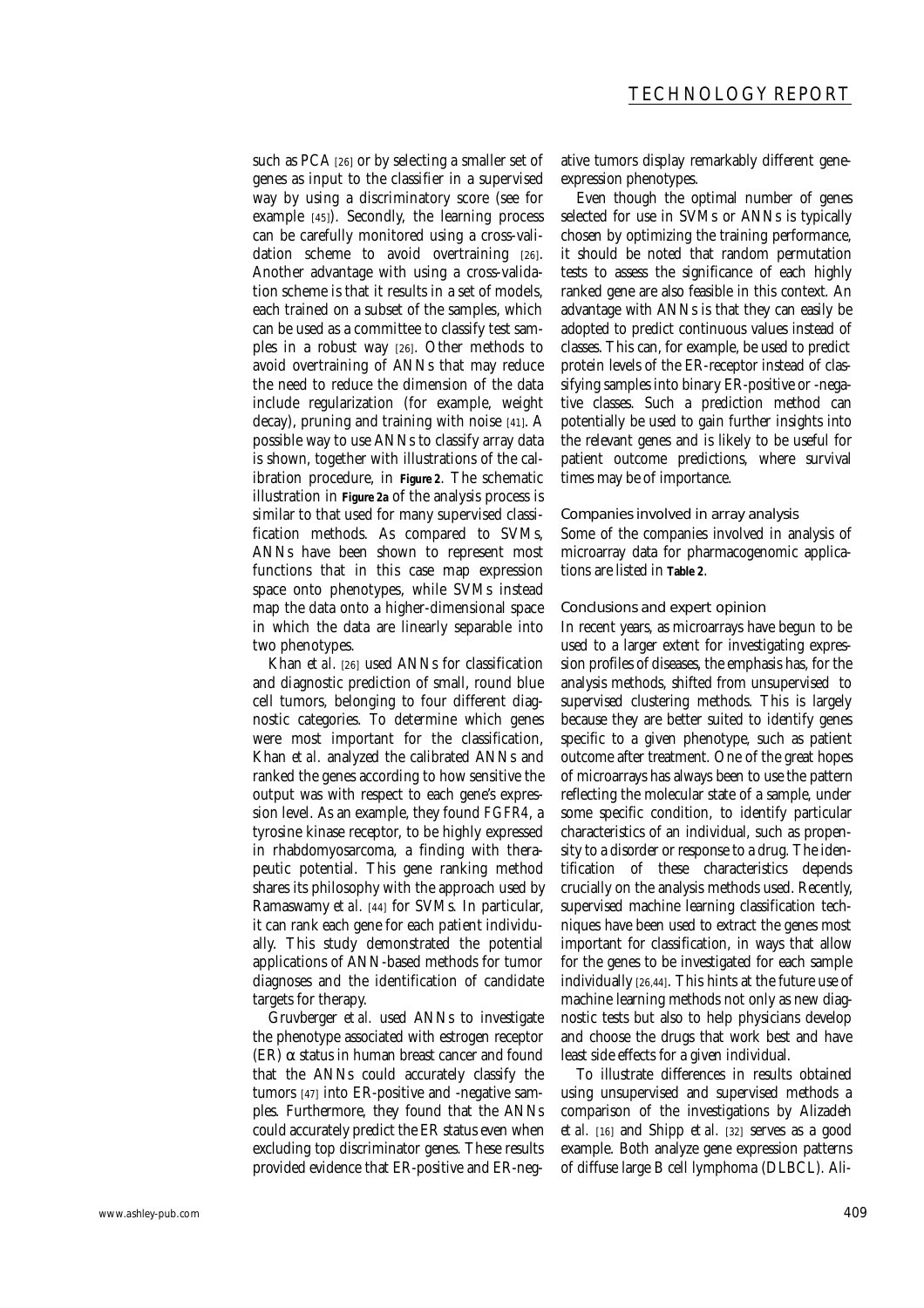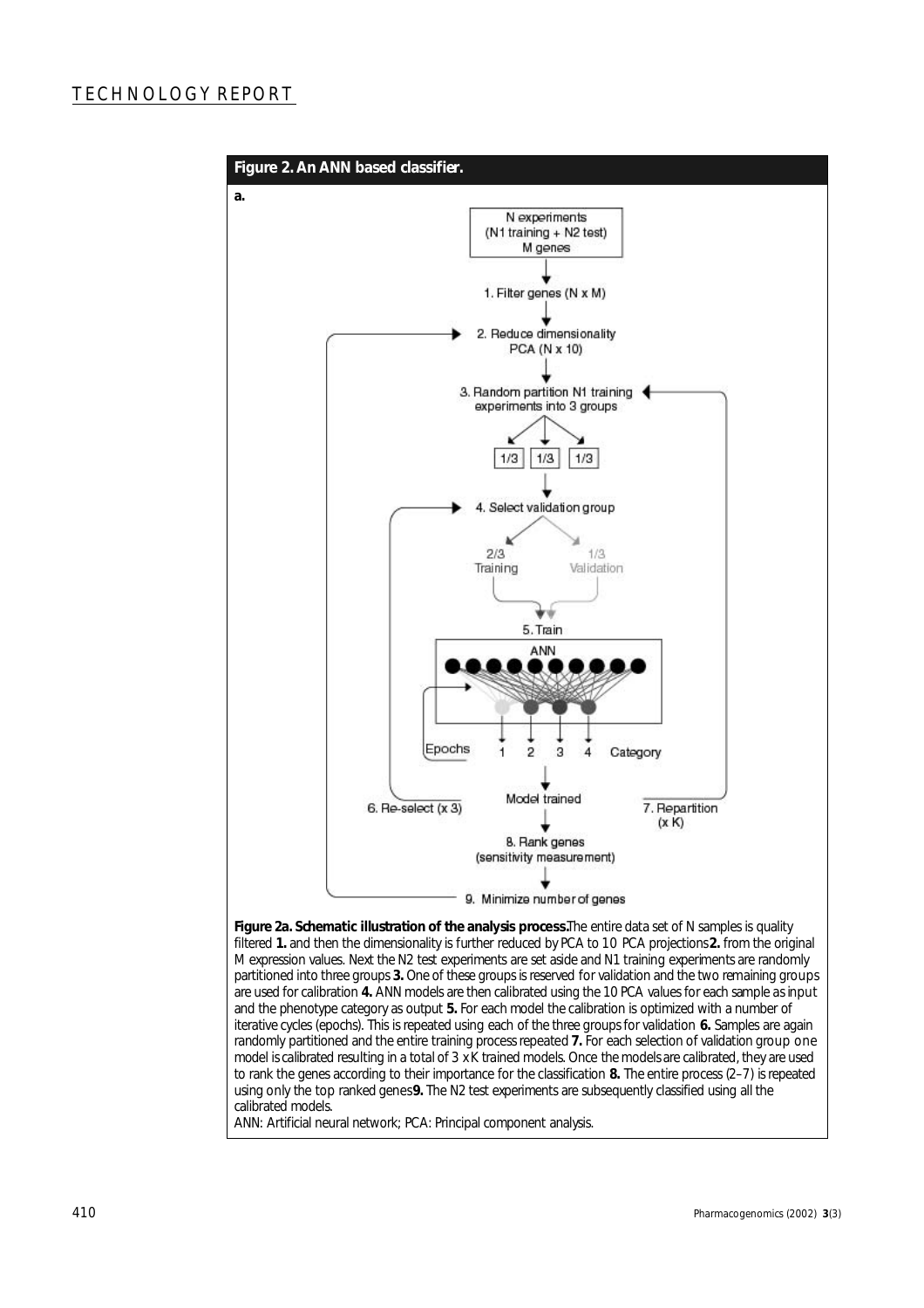

(using a summed square error measure) is plotted during the training iterations (epochs). A pair of lines, purple (training) and gray (validation) represents one model (each corresponding to a random partitioning of the data). The decrease in the errors with increasing epochs demonstrates the learning of the models to classify the experiments. All the models perform well for both training and validation. In addition, there is no sign of over-fitting, which would result in an increase in the error for the validation at the point where the models begin to learn features in the training set that are not present in the validation set.



in zero mis-classifications for this example. Reprinted and adapted with permission from [26]. ©2001 Nature Publishing Group.

ANN: Artificial neural network.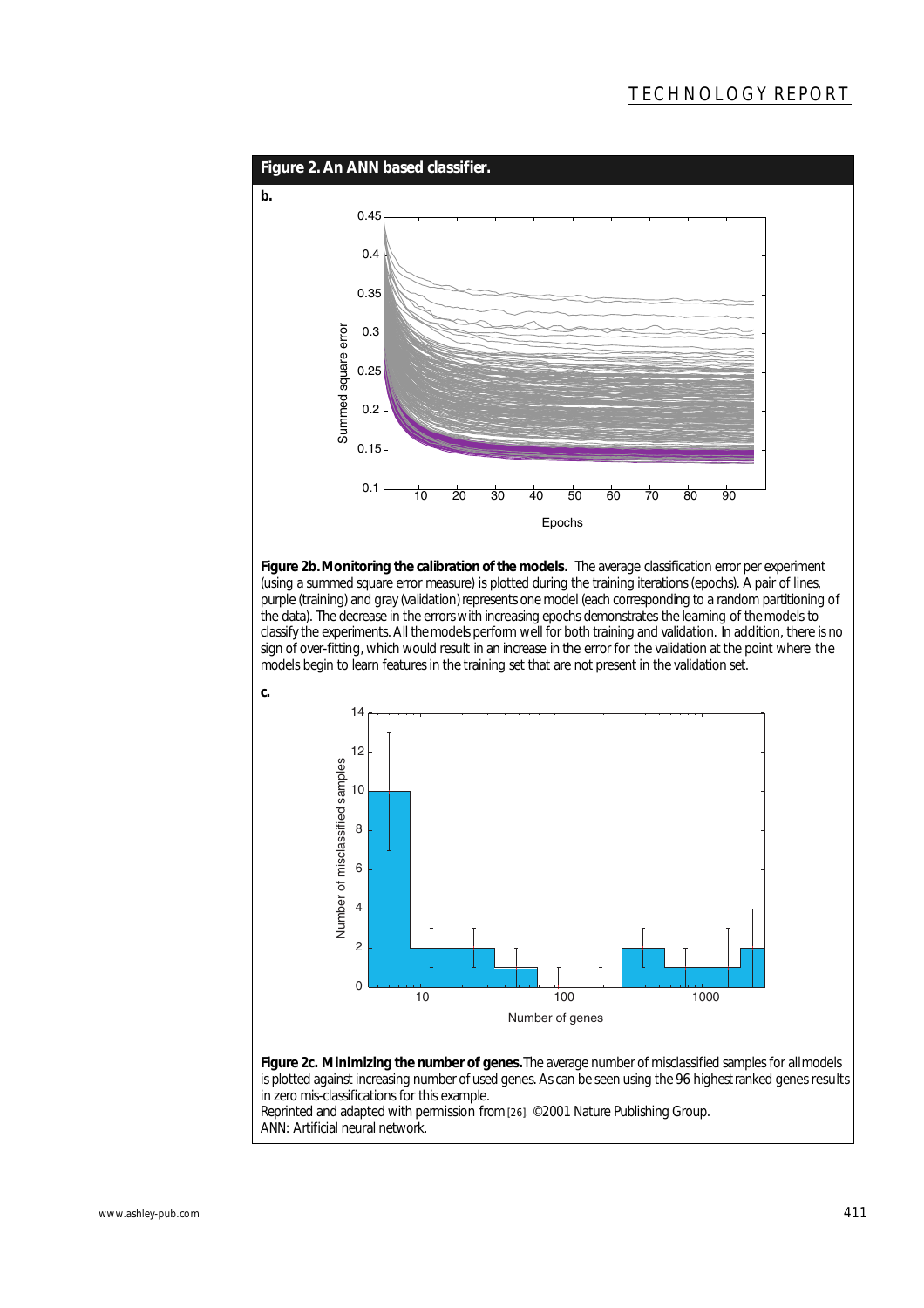#### **Table 2. Some of the companies involved in developing microarray data analysis methods for pharmacogenomics.**

| Company                 | Software                                                                 | Methods/applications                                                                                                                                                                             |
|-------------------------|--------------------------------------------------------------------------|--------------------------------------------------------------------------------------------------------------------------------------------------------------------------------------------------|
| Affymetrix              | Data Mining Tool                                                         | Clustering and discriminatory gene analysis.                                                                                                                                                     |
| <b>Applied Maths</b>    | <b>GeneMaths</b>                                                         | Clustering tools with bootstrap methods to indicate<br>significance. PCA, SOM and discriminant analysis. Provides<br>an integrated platform together with Array-Pro™ from<br>Media Cybernetics.  |
| BioDiscovery            | ArrayPack™<br>GeneSight™                                                 | Integrated expression management system. K-means and<br>hierachical clustering, SOMs and PCA. Discriminatory gene<br>analysis.                                                                   |
| Clustan                 | ClustanGraphics                                                          | Numerous clustering methods. Cluster validation.                                                                                                                                                 |
| GeneData                | GeneData Expressionist™                                                  | K-means and hierachical clustering and SOMs.<br>Discriminatory gene analysis.                                                                                                                    |
| <b>InforMax</b>         | Xpression NTI                                                            | Hierarchical and nonhierarchical clustering methods.                                                                                                                                             |
| <b>InforSense</b>       | Kensington Discovery                                                     | Methods for clustering, time-series analysis, classification<br>(decision tree, neural network and Bayesian), predictive<br>modeling, dimensional reduction and discriminatory gene<br>analysis. |
| Iobion Informatics      | GeneTraffic™                                                             | Hierarchical and K-means clustering. PCA and MDS.                                                                                                                                                |
| <b>Lion Biosciences</b> | ArraySCOUT™                                                              | Connectivity to modules for analysis of molecular networks<br>and biological pathways.                                                                                                           |
| Molmine                 | J-express                                                                | Hierarchical and K-means clustering. SOMs and PCA. Profile<br>similarity search.                                                                                                                 |
| OmniViz                 | OmniViz Pro™                                                             | Clustering, dimensionality reduction and projection<br>methods. Correlating genotypes such as SNPs to therapeutic<br>outcome or response.                                                        |
| Partek                  | Partek Pro<br>Partek Discoverer<br>Partek Infer<br><b>Partek Predict</b> | PCA, MDS, cluster analysis, neural network regression<br>models and discriminant analysis. Bootstrap for model<br>validation.                                                                    |
| Rosetta Biosoftware     | Rosetta Resolver™                                                        | Bayesian classifiers, PCA and discriminatory gene analysis.                                                                                                                                      |
| <b>Silicon Genetics</b> | GeneSpring™<br>GeNet™<br>Metamine™                                       | Machine learning tools, clustering methods and PCA.<br>Integrated platform for gene expression research.                                                                                         |
| Spotfire                | DecisionSite™                                                            | Clustering and prediction tools. Integrated platform for<br>functional genomics.                                                                                                                 |

*MDS: Multidimensional scaling; PCA: Principal component analysis; SOM: Self-organizing map.*

zadeh *et al.* used unsupervised hierarchical clustering [21] to show that DLBCLs fell into two groups according to the biological origin of the malignancies:

- those with expression profiles similar to normal germinal center (GC) B cells
- those with expression profiles similar to *in vitro* activated peripheral blood B cells

Although this study was not primarily aimed at predicting the outcome of disease, Alizadeh *et al.* found the GC-like DLBCLs to have a more favorable outcome. On the other hand, Shipp *et al.* used a supervised weighted voting scheme based on the signal-to-noise statistic [28] to directly relate the gene expression patterns of DLBCLs to patient outcome (after standard chemotherapeutic treatment) and the method was evaluated using a leave-one-out cross-validation method. The highest outcome prediction accuracy was achieved using predictors containing 13 genes, and the results at diagnosis indicate the presence of a gene expression signature for outcome in DLBCL. Of note is the connection between this classification and the cell-of-origin classification by Alizadeh *et al.* Shipp *et al.* found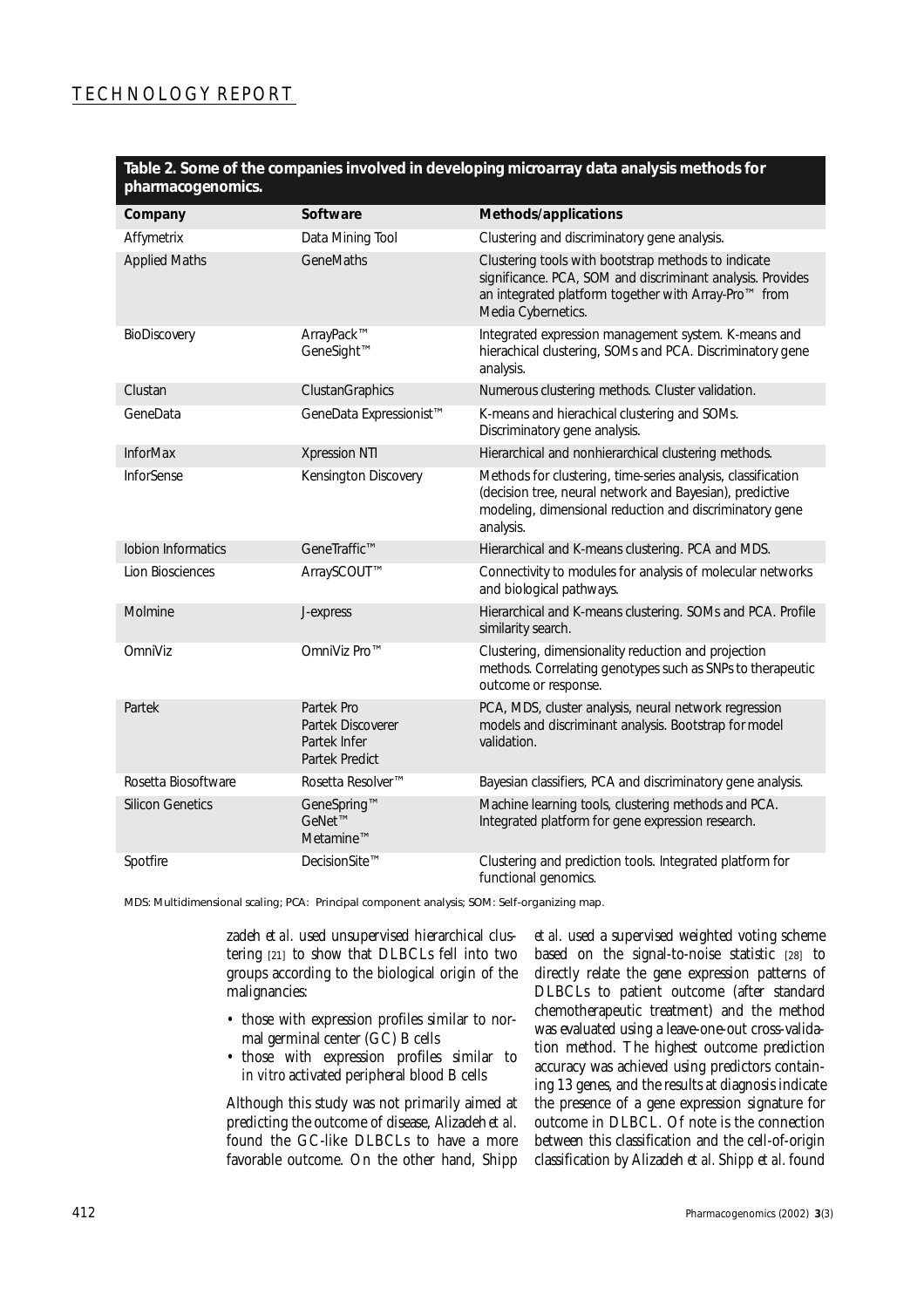that the discriminatory genes described by Alizadeh *et al.* also significantly separated their DLBCL samples according to the cell-of-origin distinction. However, in this data set this distinction was not correlated with patient outcome. On the other hand, those of the 13 genes used in the Ship *et al.* predictors that were present on the Alizadeh *et al.* arrays were, when evaluated as single markers, clearly correlated with outcome in the Alizadeh *et al.* expression data. Even though larger sample sets are needed to pinpoint optimal genes related to patient outcome in DLBCLs, these results illustrate important differences between supervised and unsupervised approaches. The supervised approach found genes associated with significant outcome differences in both data sets and some of the genes were related to apoptotic responses to receptor engagement and potentially to cytotoxic therapy. This suggests that the advantage with a supervised analysis method is not only that it is extendable to a clinical setting in the form of a classifier or predictor but also that the approach may clearly suggest strategies for the use and development of therapies. In conclusion, if one has a clear hypothesis about different categories of samples a supervised method is advantageous and allows the construction of a classifier/predictor. However, since there are many genes compared to the number of samples, it is crucial to validate a supervised classifier using an independent sample set. Otherwise the classifier may depend on features that are only present in the training set, thus having poor predictive power. This is particularly important in the relatively new field of microarray research, since the measurements are noisy and subject to experimental

#### **Highlights**

- Unsupervised methods are useful for exploration of data sets for initial quality control, 'class discovery' and the formulation of novel hypotheses.
- Supervised methods are used for class prediction and identification of the most important genes for classification.
- Supervised methods require a priori knowledge of the 'correct' classification of at least some of the samples, which are used to calibrate the classifier.
- It is crucial to evaluate the performance of a supervised classifier using an independent test set or a cross-validation technique.
- The utility of multi-class molecular cancer classifications using supervised methods has been demonstrated.
- Several studies have demonstrated the feasibility of using supervised methods to predict outcome for various diseases.
- Methods to extract the genes most important for the classification from supervised methods have been developed, and are likely to identify possible novel targets for therapy.

In addition to expression arrays, other microarrays exist or are under development, which also hold great promise as diagnostic tools and aids to biological research. One example is antibodybased arrays to measure the levels of proteins in tissues. From an analysis point of view, methods that can use and correlate information from different kinds of microarrays in a supervised fashion will be of great value. For example, comparative genomic hybridization can be performed to analyze the genomic content of tissue samples using the same cDNA microarrays used for expression analysis [48,49]. In this way, one obtains both the expression levels and copy numbers for the same large set of genes. Supervised methods can then be used to find genes whose expression levels are significantly attributable to their amplification or deletion status. Such transcripts and their encoded proteins would be ideal targets for anticancer therapies, as demonstrated by the clinical success of therapies against amplified oncogenes, such as *ERBB2* [50] and *EGFR* [51] in breast cancer and other solid tumors. Another type of array that has great potential to rapidly uncover the functions of genes is cell arrays [52]. These constructs can be queried for the consequences of expressing or potentially knocking-out genes, such that casual connections between genes are revealed. This is in contrast to expression arrays from which only correlation ('guilt by association') information regarding relations between genes is gained. Cell arrays will provide plenty of opportunities for the development of analysis methods to discover gene products that alter cellular physiology, unravel their pathways and identify small molecule targets affecting them. Furthermore, expression array data can be used together with drug activity patterns to elucidate gene-drug relationships [53-55].

Many problems, such as large costs, need for elaborate tissue preparation skills and difficulties in easily accessing patient samples, remain to be solved before microarrays will live up to their full potential for research and clinical applications. However, these problems are likely to be overcome with time. Similarly, the potential use of supervised analysis methods as diagnostic and drug target discovery tools has so far been somewhat limited by small sample sets. As larger sample sets and more ingenious array techniques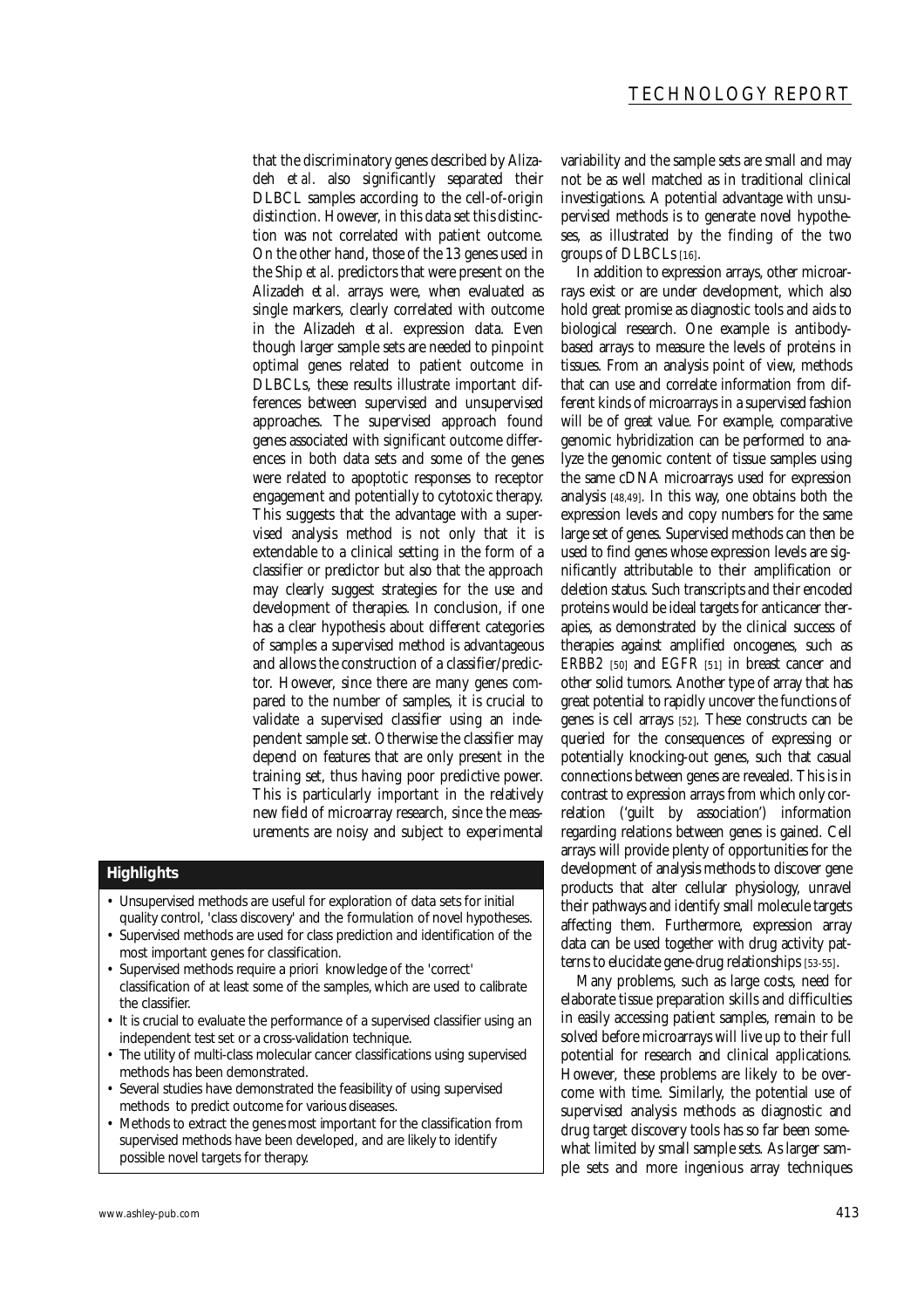become readily available, the promise of analyzing array data for pharmacogenomics applications is likely to finally be fulfiled.

#### Outlook

In the last decade, we have seen a rapid growth in the application of genomics and proteomics in biological, translational and clinical research. Array-based methods to diagnose and predict the outcome of diseases have been developed. Over the next decade, high-dimensional data generated from microarrays and proteomic-based applications are likely to be taken to the clinic. One can predict that it will be possible to use these methods for rapid diagnosis and prediction of outcome. A large part of this will involve therapeutics and toxicology for the individualization of therapy and for optimizing personal dosage to minimize toxic side-effects of drugs – individual patient management. New genes and their products which are potential targets for therapy will be identified. We expect that supervised analysis methods will be an integral part of this translational research.

#### Bibliography

Papers of special note have been highlighted as either of interest (•) or of considerable interest (••) to readers.

- 1. Lander ES, Linton LM, Birren B *et al.*: Initial sequencing and analysis of the human genome. *Nature* 409, 860-921 (2001).
- 2. Schena M, Shalon D, Davis RW, Brown PO: Quantitative monitoring of gene expression patterns with a complementary DNA microarray. *Science* 270, 467-470 (1995).
- 3. Lockhart DJ, Dong H, Byrne MC *et al.*: Expression monitoring by hybridization to high-density oligonucleotide arrays. *Nat. Biotechnol*. 14, 1675-1680 (1996).
- 4. Hughes TR, Mao M, Jones AR *et al.*: Expression profiling using microarrays fabricated by an ink-jet oligonucleotide synthesizer. *Nat. Biotechnol*. 19, 342-347 (2001).
- 5. Pinkel D, Segraves R, Sudar D *et al.*: High resolution analysis of DNA copy number variation using comparative genomic hybridization to microarrays. *Nat. Genet.* 20, 207-211 (1998).
- 6. Duggan DJ, Bittner M, Chen Y, Meltzer P, Trent JM: Expression profiling using cDNA microarrays. *Nat. Genet.* 21, 10-14 (1999).
- 7. Khan J, Bittner ML, Chen Y, Meltzer PS, Trent JM: DNA microarray technology: the anticipated impact on the study of human disease. *Biochim. Biophys. Acta* 1423, M17- M28 (1999).
- Jain KK: Applications of biochip and microarray systems in pharmacogenomics. *Pharmacogenomics* 1, 289-307 (2000).
- 9. Quackenbush J: Computational analysis of microarray data. *Nat. Rev. Genet.* 2, 418-427  $(2001)$
- **• A concise review that provides knowledge about most common methods used to analyze array data.**
- 10. Marton MJ, DeRisi JL, Bennett HA *et al.*: Drug target validation and identification of secondary drug target effects using DNA microarrays. *Nat. Med.* 4, 1293-1301 (1998).
- 11. Chen Y, Kamat V, Dougherty ER, Bittner ML, Meltzer PS, Trent JM: Ratio statistics of gene expression levels and applications to microarray data analysis. *Bioinformatics* (2002) In press.
- 12. Troyanskaya O, Cantor M, Sherlock G *et al.*: Missing value estimation methods for DNA microarrays. *Bioinformatics* 17, 520-525 (2001).
- 13. Ideker T, Thorsson V, Siegel AF, Hood LE: Testing for differentially-expressed genes by maximum-likelihood analysis of microarray data. *J. Comput. Biol.* 7, 805-817 (2000).
- 14. Kerr MK, Churchill GA: Bootstrapping cluster analysis: assessing the reliability of conclusions from microarray experiments. *Proc. Natl. Acad. Sci. USA* 98, 8961-8965 (2001).
- 15. Khan J, Simon R, Bittner M *et al.*: Gene expression profiling of alveolar rhabdomyosarcoma with cDNA microarrays. *Cancer Res.* 58, 5009-5013 (1998).
- 16. Alizadeh AA, Eisen MB, Davis RE *et al.*: Distinct types of diffuse large B-cell lymphoma identified by gene expression profiling. *Nature* 403, 503-511 (2000).
- **•• A very nice application of hierarchical clustering to characterize and subgroup human cancer.**
- 17. Perou CM, Sorlie T, Eisen MB *et al.*: Molecular portraits of human breast tumours. *Nature* 406, 747-752 (2000).
	- **Another nice illustration of hierarchical clustering to profile expression patterns of human cancer.**
- 18. Notterman DA, Alon U, Sierk AJ, Levine AJ: Transcriptional gene expression profiles of colorectal adenoma, adenocarcinoma, and

normal tissue examined by oligonucleotide arrays. *Cancer Res.* 61, 3124-3130 (2001).

- 19. MacDonald TJ, Brown KM, LaFleur B *et al.*: Expression profiling of medulloblastoma: PDGFRA and the RAS/MAPK pathway as therapeutic targets for metastatic disease. *Nat. Genet.* 29, 143-152 (2001).
- 20. Garber ME, Troyanskaya OG, Schluens K *et al.*: Diversity of gene expression in adenocarcinoma of the lung. *Proc. Natl. Acad. Sci. USA* 98, 13784-13789 (2001).
- 21. Eisen MB, Spellman PT, Brown PO, Botstein D: Cluster analysis and display of genome-wide expression patterns. *Proc. Natl. Acad. Sci. USA* 95, 14863-14868 (1998).
- **•• This paper showed the potential of clustering methods to analyze genome-wide expression patterns.**
- 22. Tavazoie S, Hughes JD, Campbell MJ, Cho RJ, Church GM: Systematic determination of genetic network architecture. *Nat. Genet.* 22, 281-285 (1999).
- 23. Tamayo P, Slonim D, Mesirov J *et al.*: Interpreting patterns of gene expression with self-organizing maps: methods and application to hematopoietic differentiation. *Proc. Natl. Acad. Sci. USA* 96, 2907-2912 (1999).
- 24. Bittner M, Meltzer P, Chen Y *et al.*: Molecular classification of cutaneous malignant melanoma by gene expression profiling. *Nature* 406, 536-540 (2000).
- 25. Pomeroy SL, Tamayo P, Gaasenbeek M *et al.*: Prediction of central nervous system embryonal tumour outcome based on gene expression. *Nature* 415, 436-442 (2002).
- 26. Khan J, Wei JS, Ringnér M *et al.*: Classification and diagnostic prediction of cancers using gene expression profiling and artificial neural networks. *Nat. Med*. 7, 673- 679 (2001).
- **•• The first application of supervised artificial neural networks to classify human cancer**